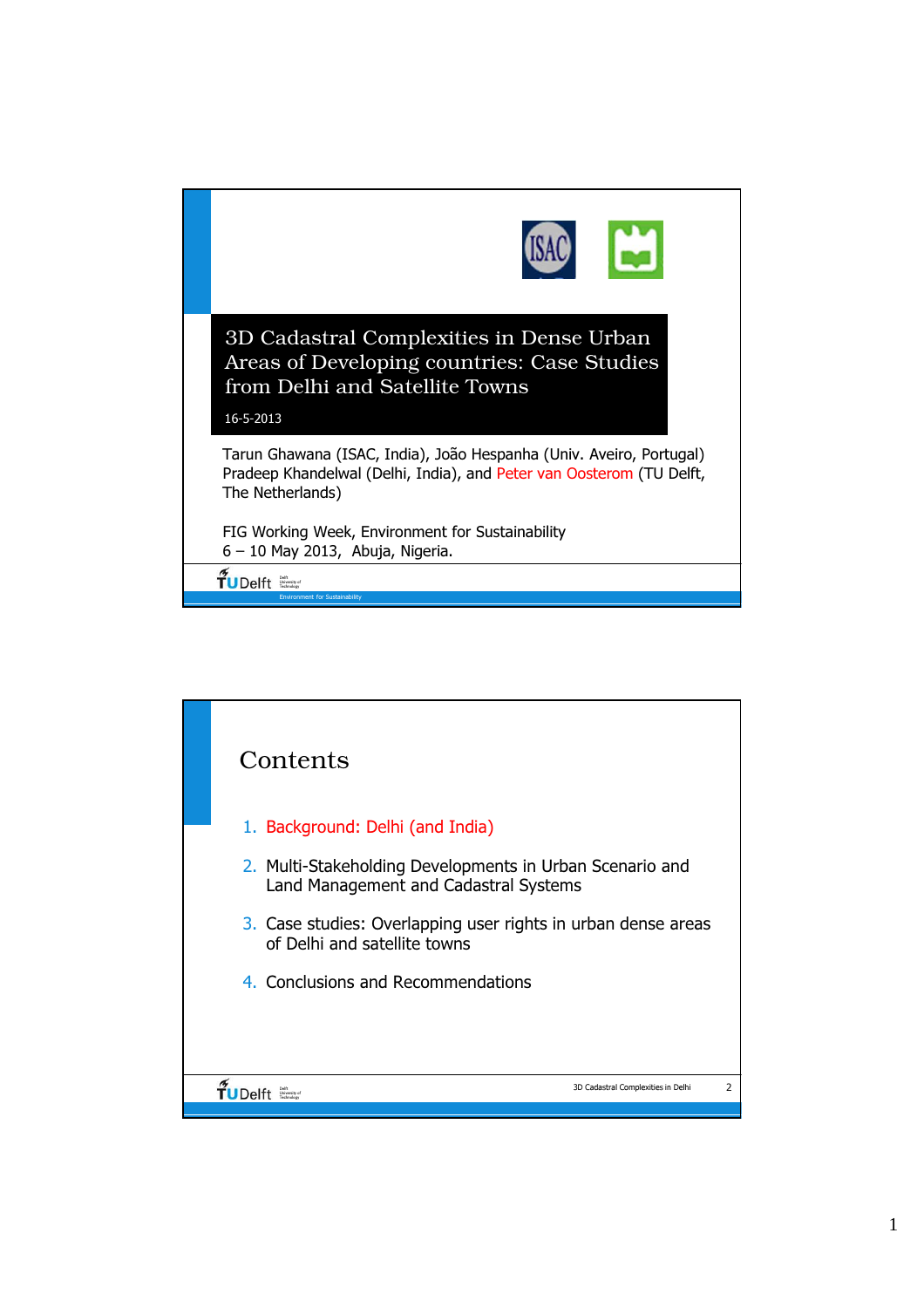

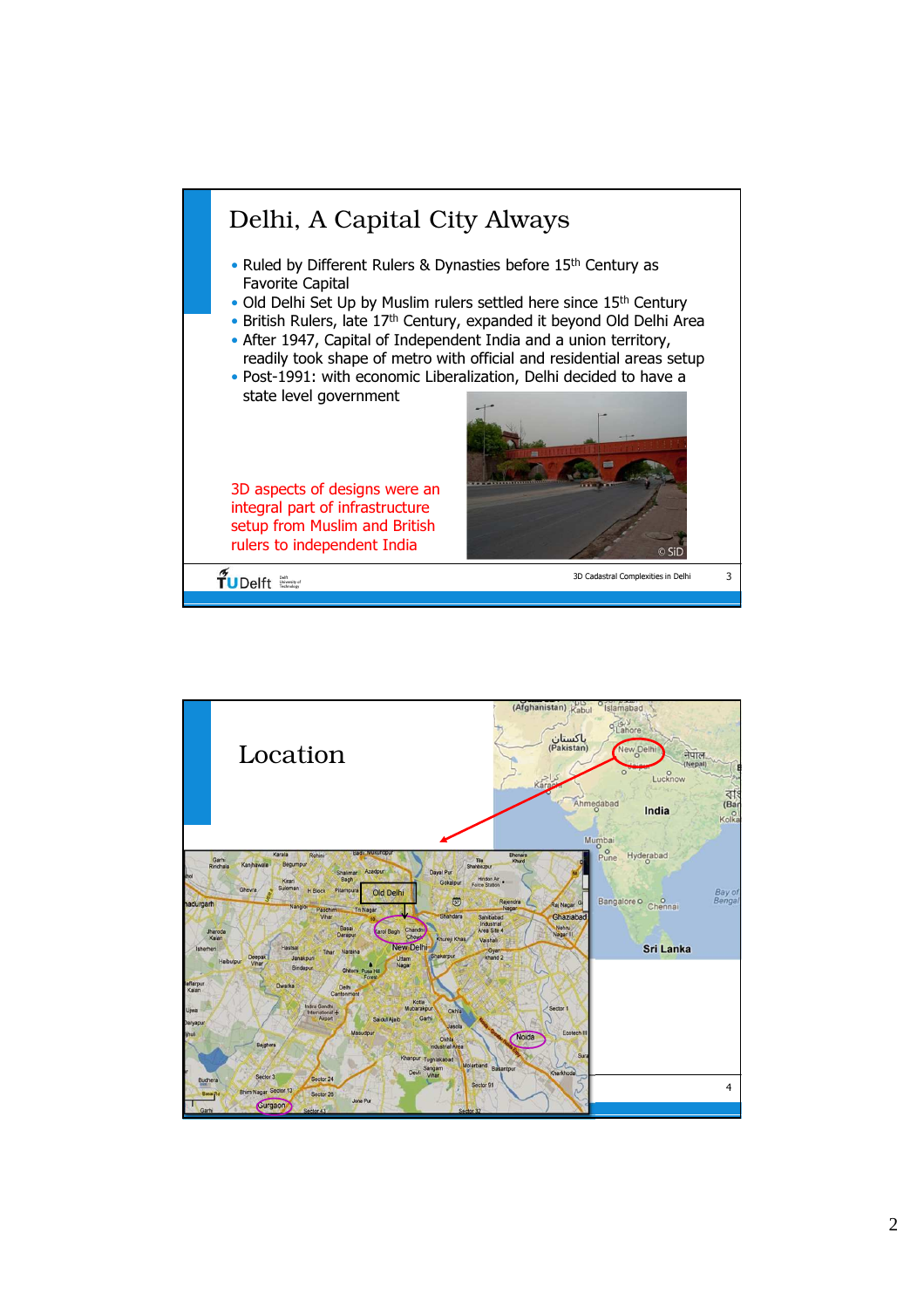

|                                         | Area and Population of Delhi    |                                 |  |  |  |
|-----------------------------------------|---------------------------------|---------------------------------|--|--|--|
|                                         | Area                            | 1484 sq kms                     |  |  |  |
|                                         | Population                      | 18.2 million                    |  |  |  |
|                                         | <b>Population Density</b>       | $\sim$ 12,300 persons per sq km |  |  |  |
|                                         | Rate of Growth of Population    | 4.6% per annum                  |  |  |  |
|                                         | Expected Population in 2023     | 23.0 million                    |  |  |  |
|                                         | <b>Housing Stock</b>            | 4.0 million                     |  |  |  |
|                                         | New construction/reconstruction | 2% every year                   |  |  |  |
| 6<br>3D Cadastral Complexities in Delhi |                                 |                                 |  |  |  |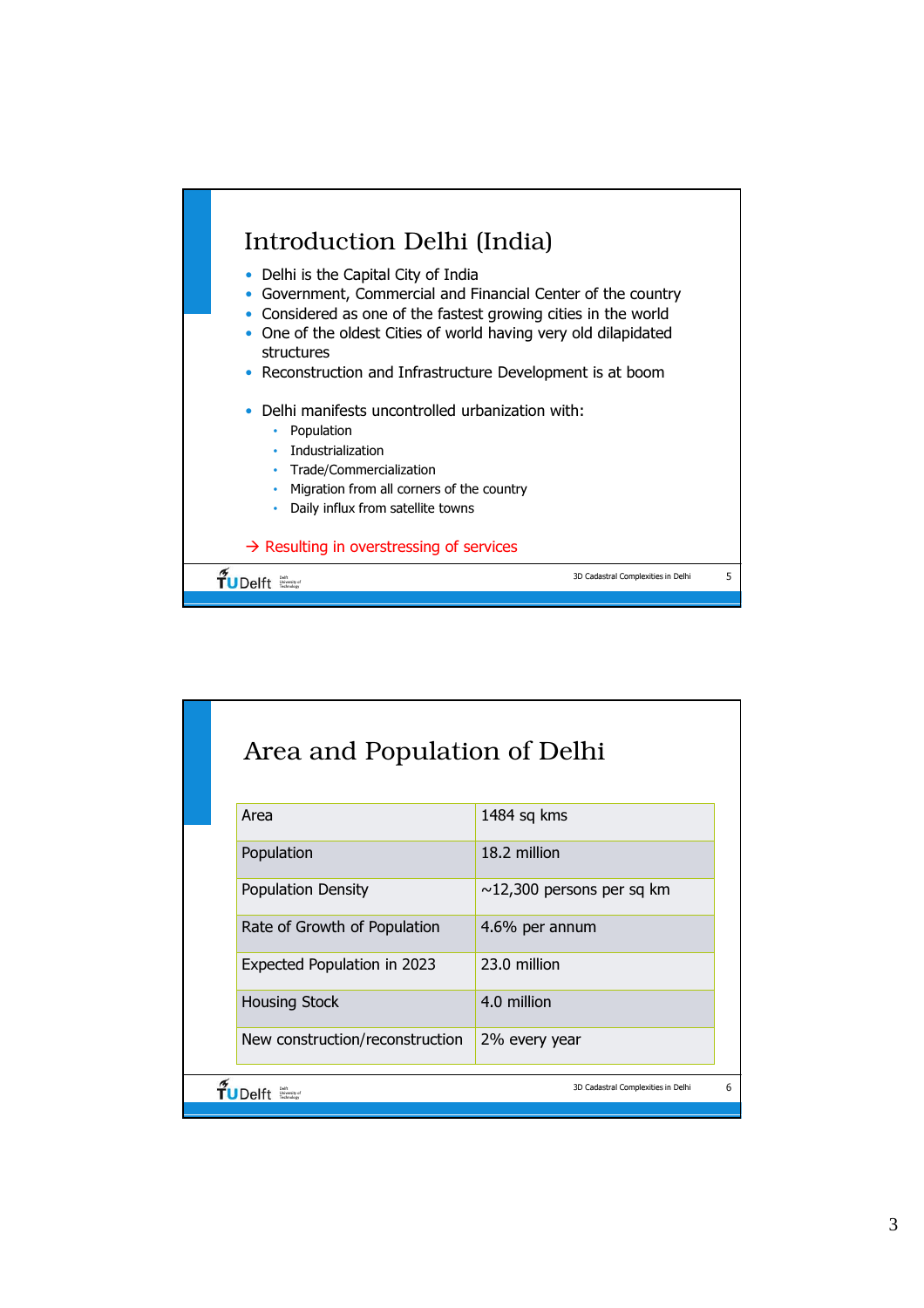

## 3D Cadastral Complexities in Delhi 8  $\widetilde{T}$ UDelft Construction Controlling Authorities Delhi • Local Bodies 1.Municipal Corporation of Delhi: East, North, South 2.New Delhi Municipal Council 3.Delhi Cantonment Board 4.Revenue Department (GNCTD) • Development Authorities 1.Delhi Development Authority 2.Land & Development Office (L&DO)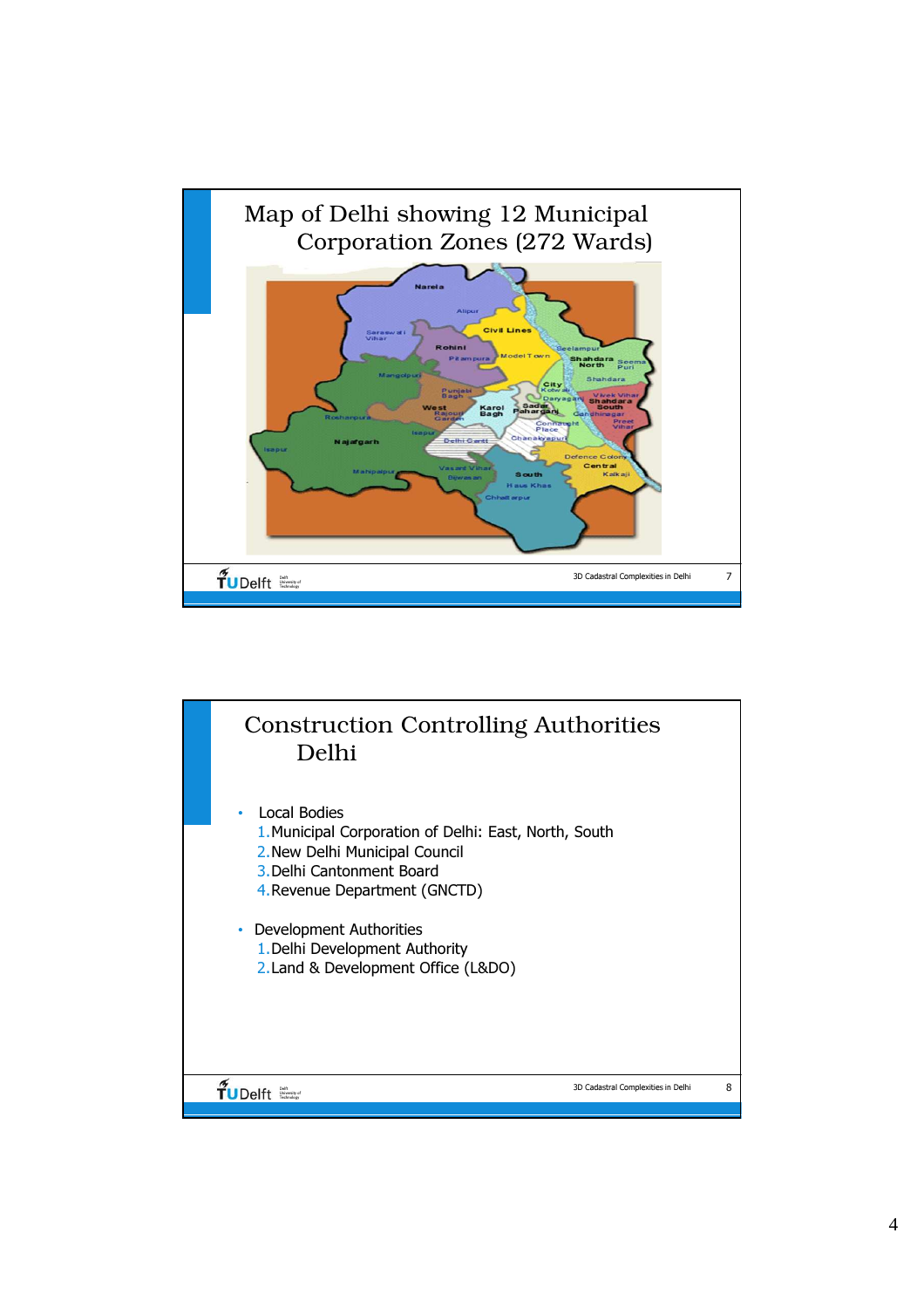

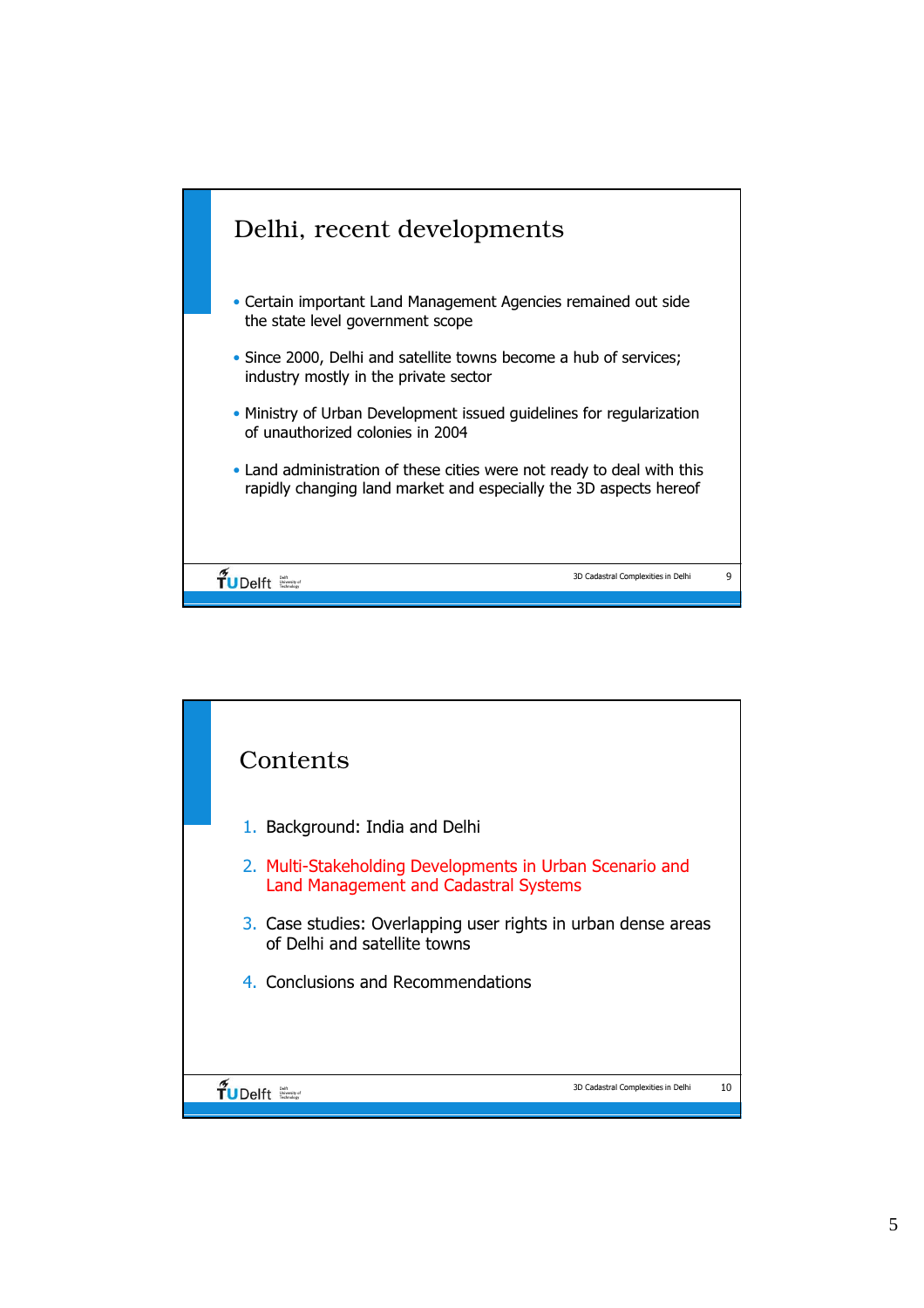

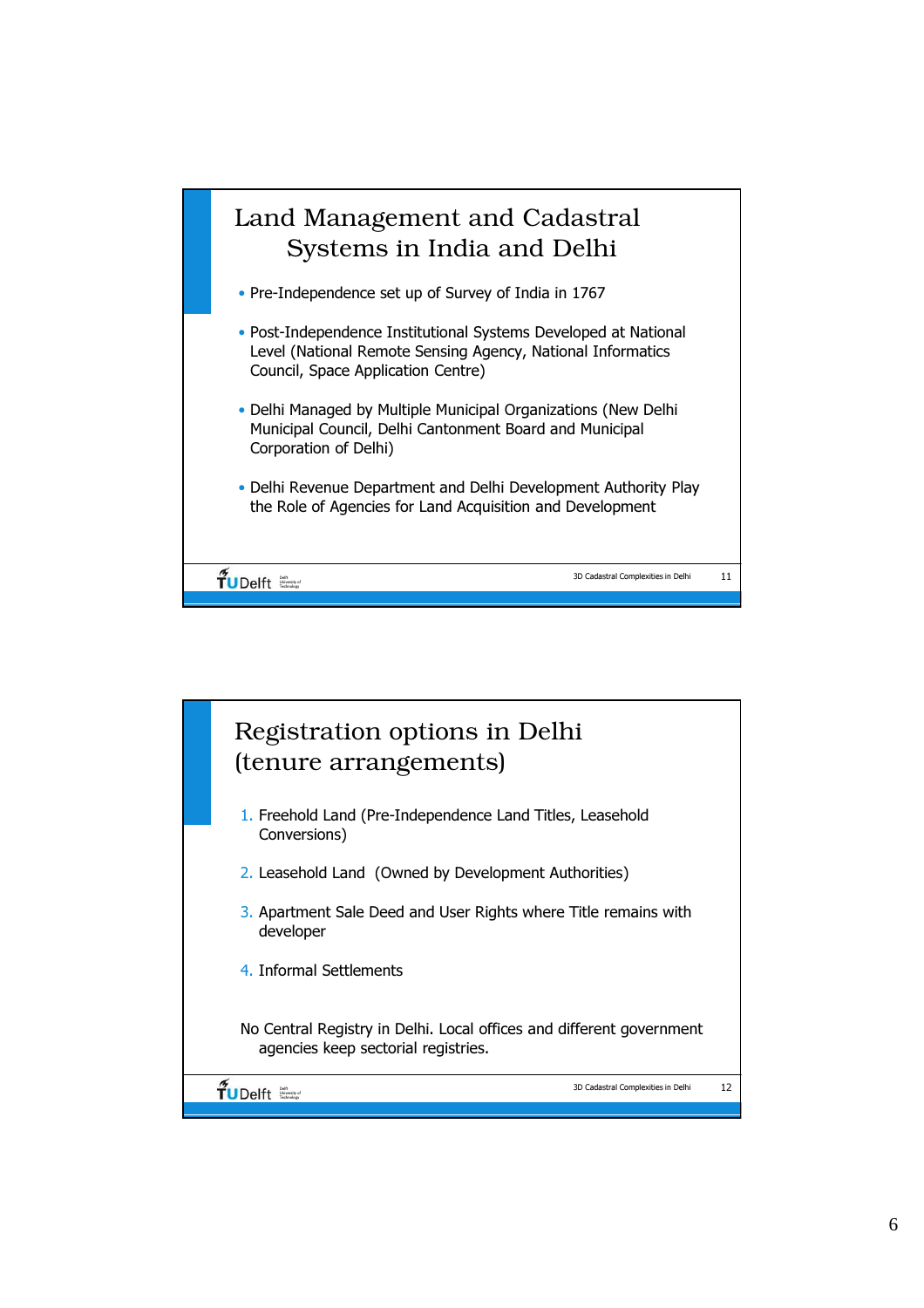

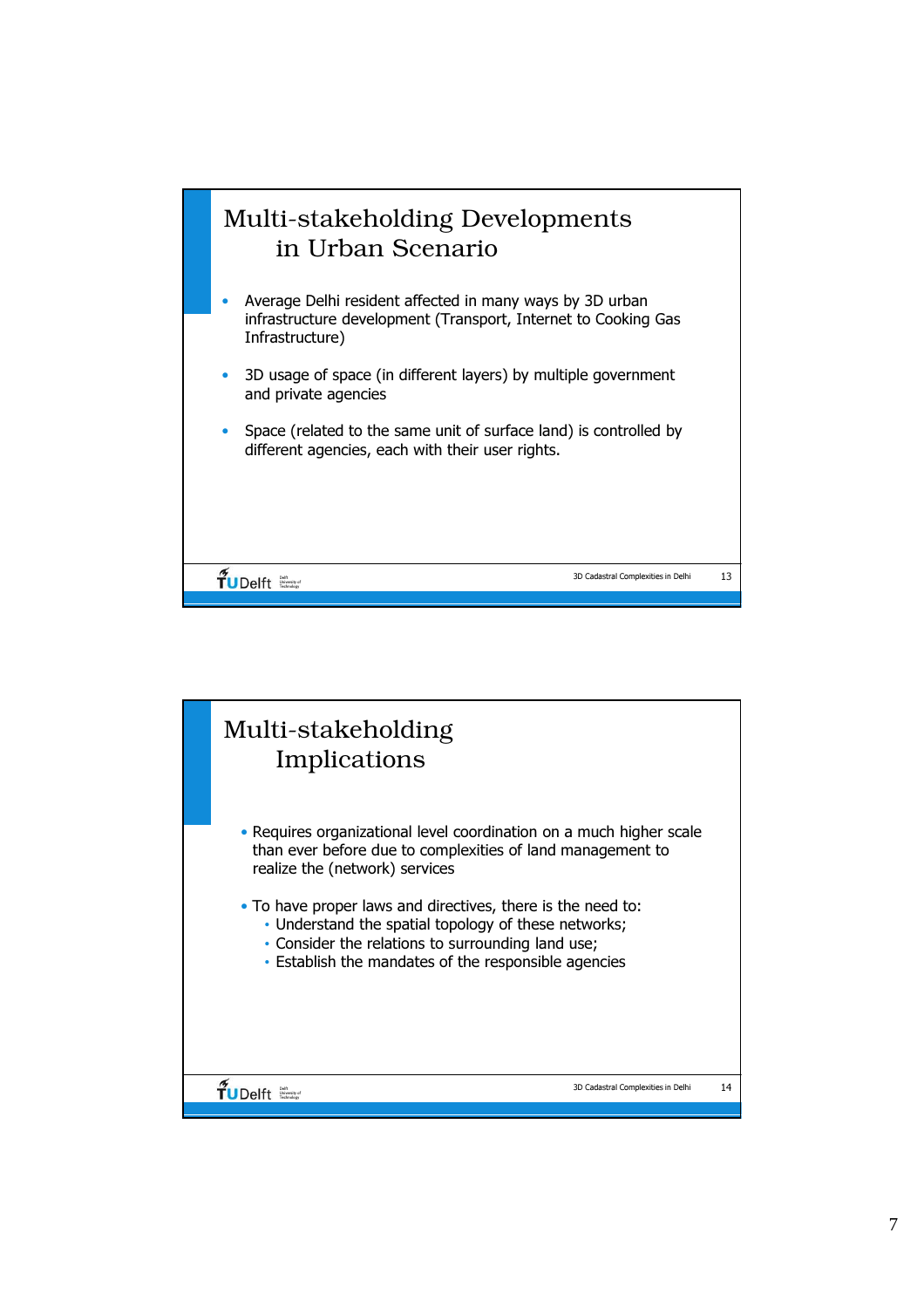

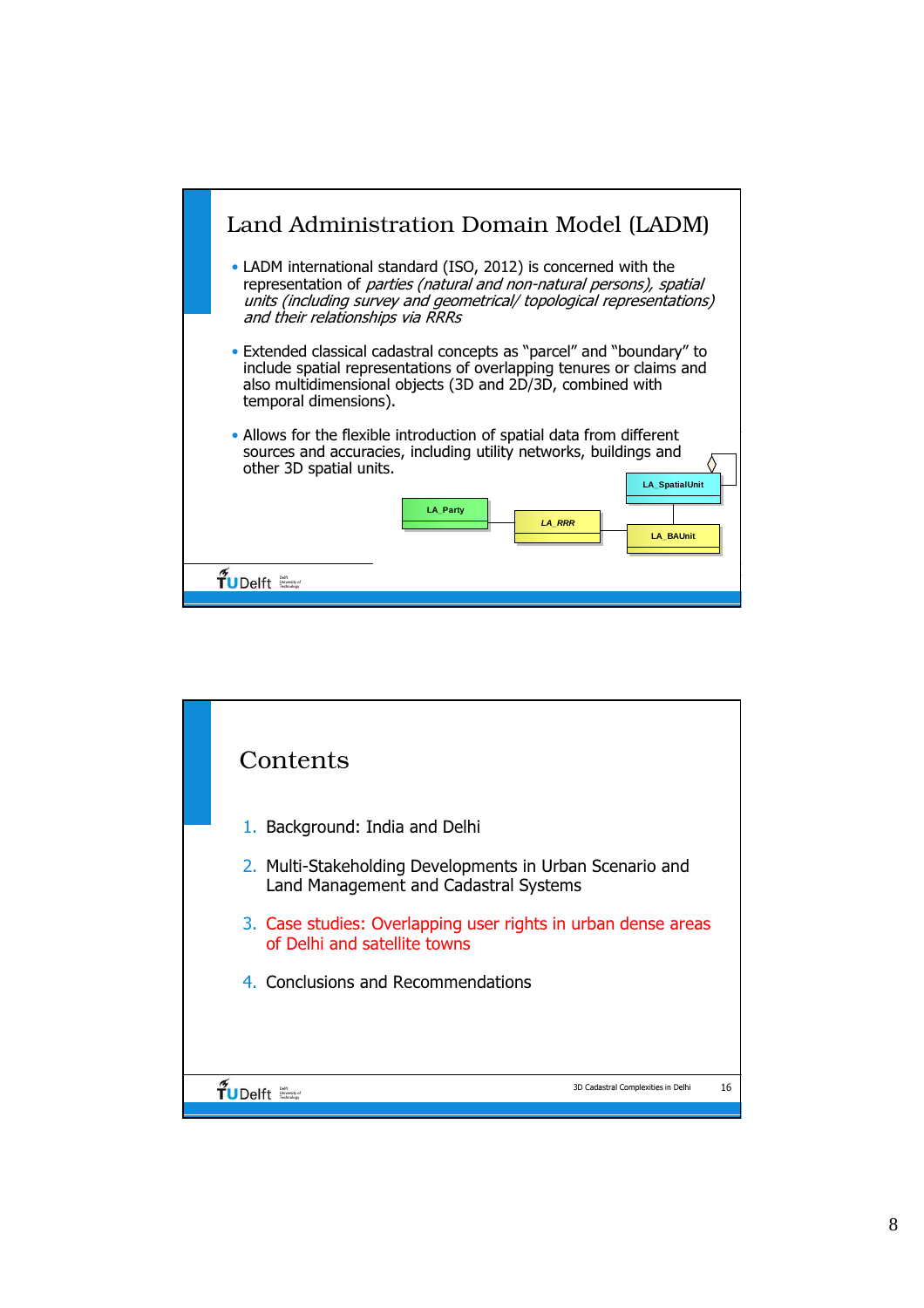

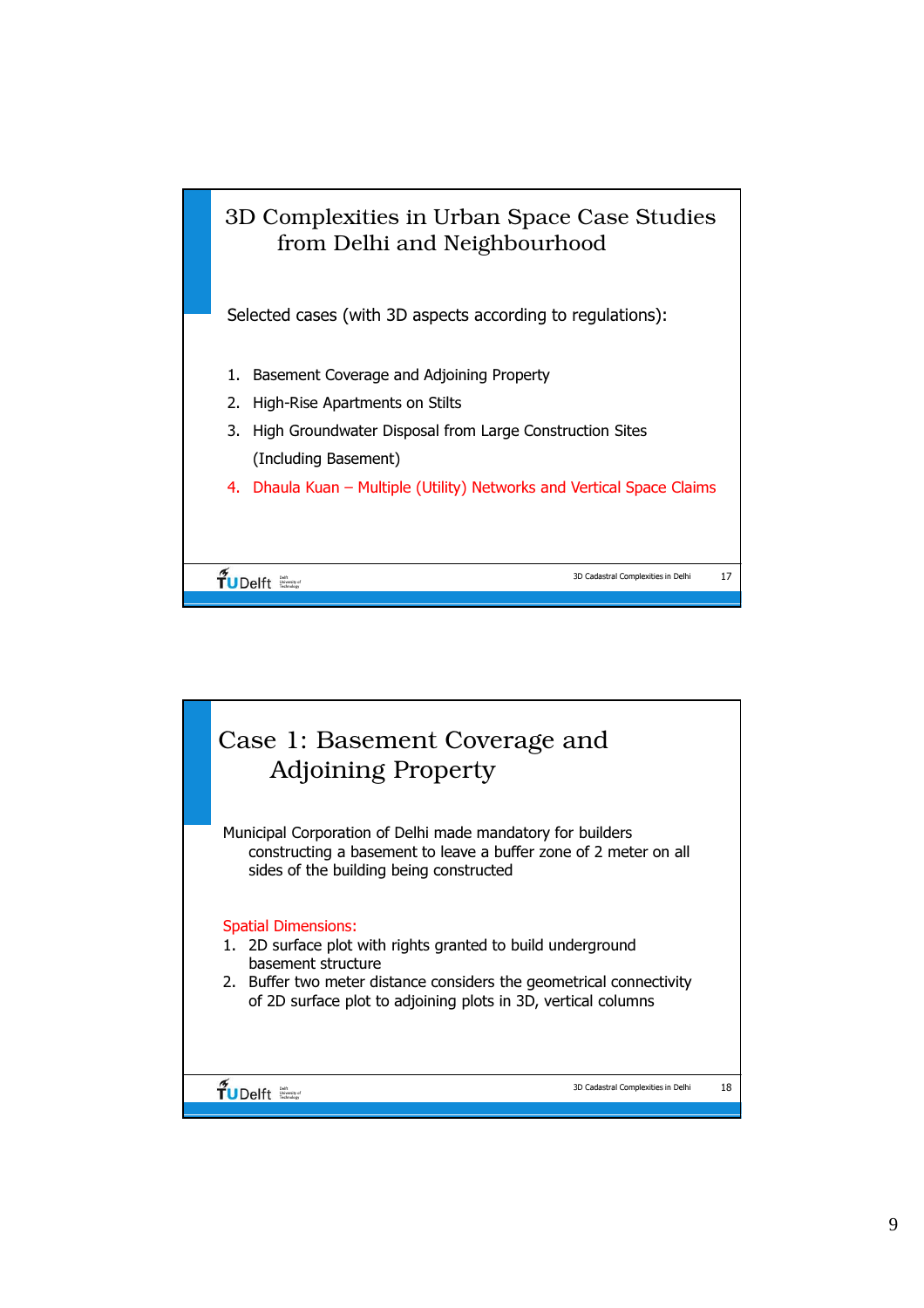

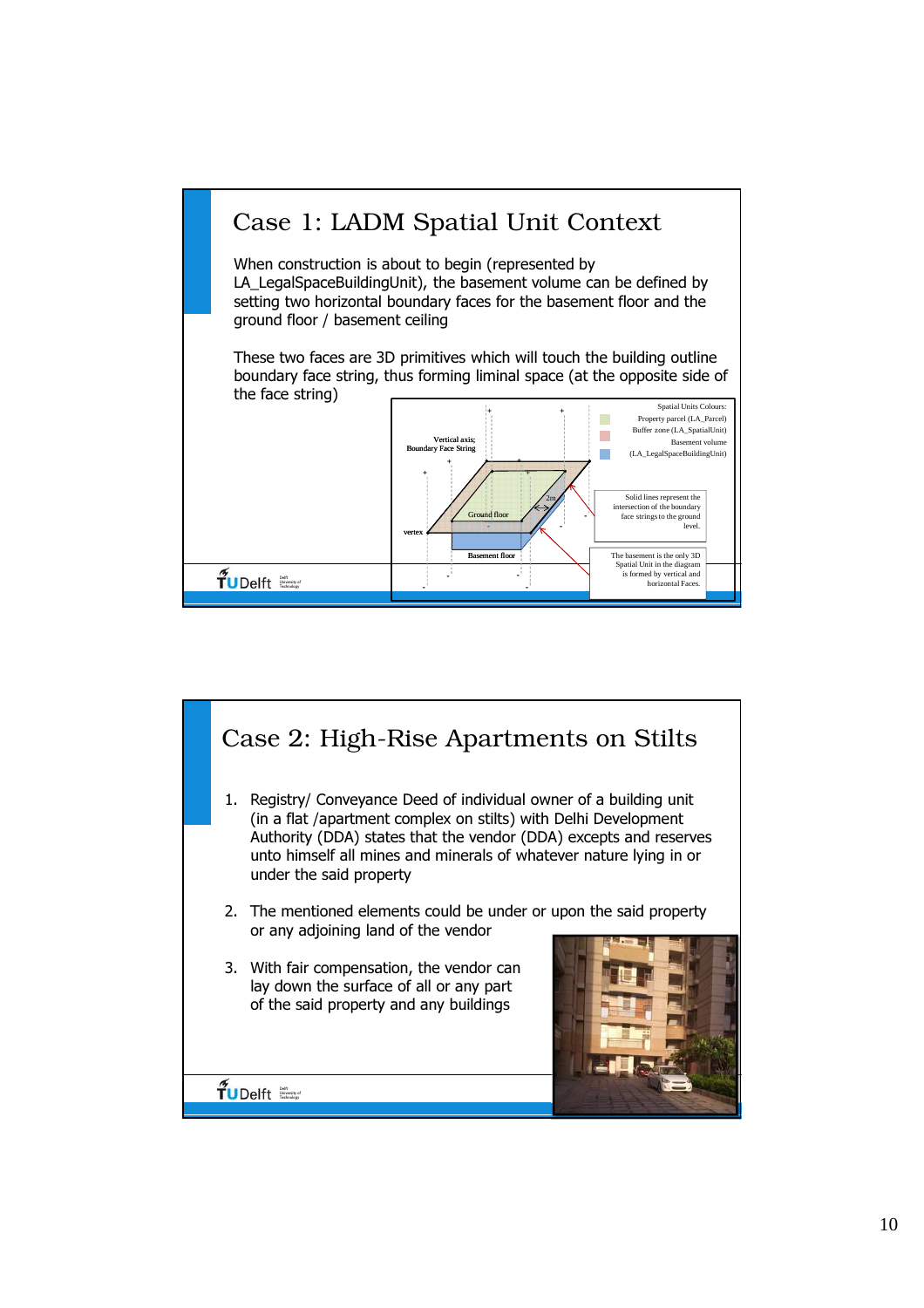

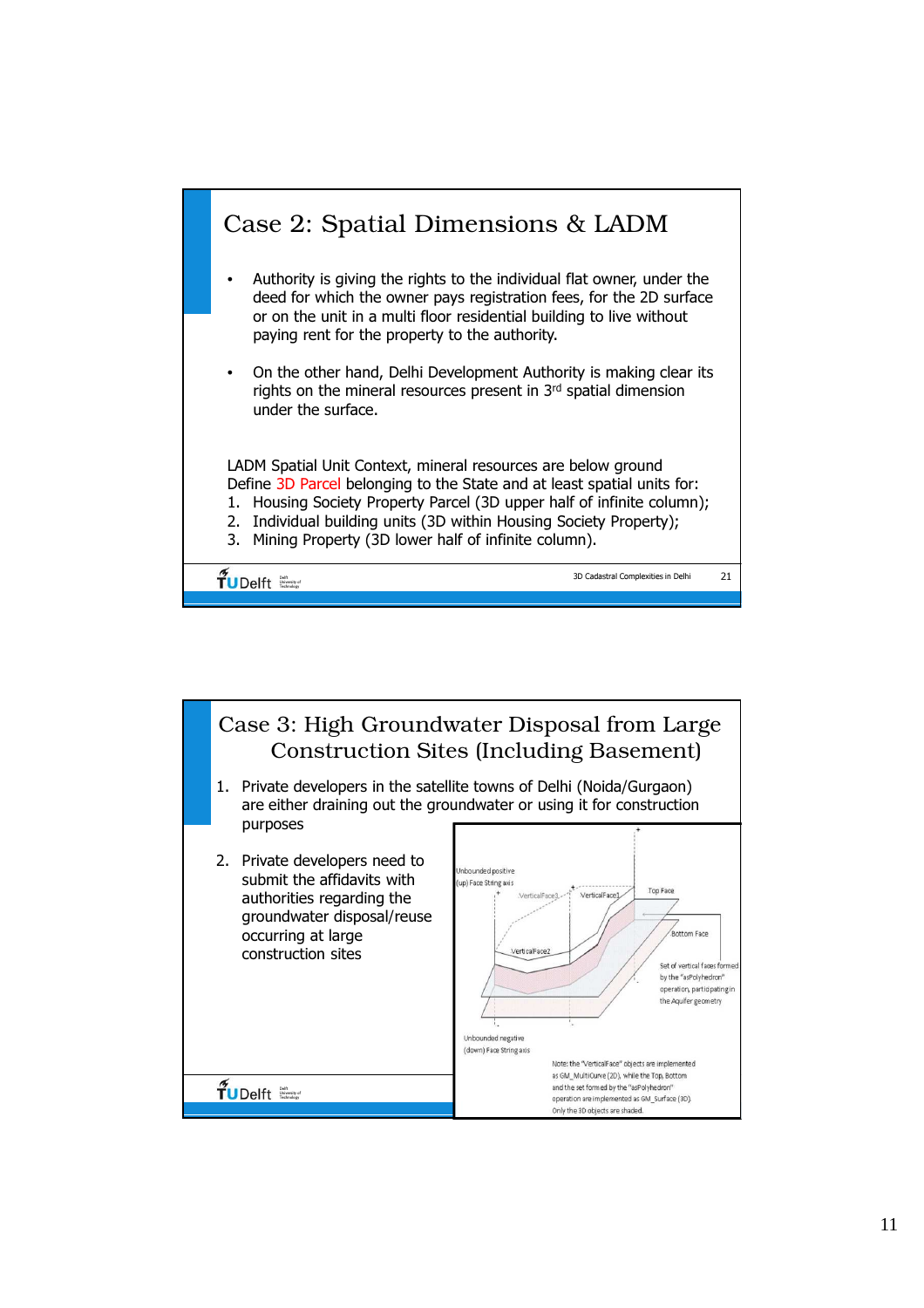

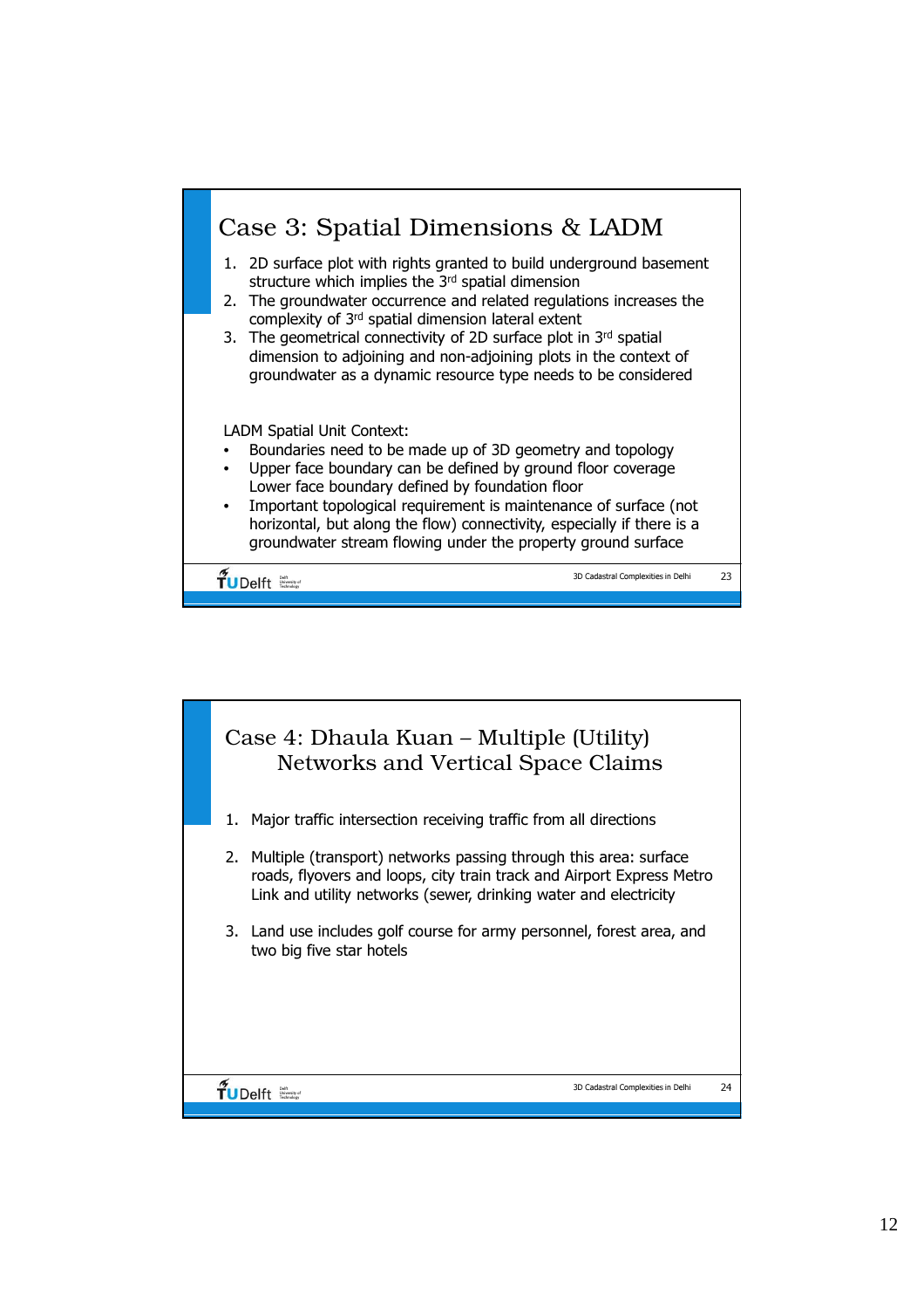

|   | Case 4: Involved agencies, 3D aspects            |                                                                  |                                                                                                                                                       |  |  |
|---|--------------------------------------------------|------------------------------------------------------------------|-------------------------------------------------------------------------------------------------------------------------------------------------------|--|--|
|   | <b>Utility Network</b>                           | <b>Spatial Dimensions in Z</b>                                   | <b>Operating Agency</b>                                                                                                                               |  |  |
| 1 | Sewerage Line                                    | Below Drinking Water Line at<br>Subsurface Level (m in depth) -z | Delhi Jal Board (Water Board) under Delhi State<br>govt.                                                                                              |  |  |
| 2 | Drinking Water Line                              | Subsurface Level (-1.35 m in depth)<br>$-z$                      | Delhi Jal Board (Water Board) under Delhi State<br>govt.                                                                                              |  |  |
| 3 | Internet Optical Fiber<br>Line/ Telephone Lines  | Subsurface Level (m in depth) -z                                 | Reliance (Private Concessionaire) & Mahanagar<br>Telephone Nigam Ltd. (Government of India<br>Telephone agency)                                       |  |  |
| 4 | <b>Electricity Lines</b>                         | Subsurface Level (-1.1, -0.6, -0.56, -<br>0.45 m in depth) $-z$  | BSES, (Private Concessionaire)                                                                                                                        |  |  |
| 5 | Cooking Gas Pipe Line                            | Subsurface Level (m in depth) -z                                 | Indraprastha Gas Ltd., (Company promoted by<br>public sector gas and petroleum agencies)                                                              |  |  |
| 6 | Surface Road                                     | Surface Level (0 m in depth) z                                   | Public Works Department, National Highway<br>Authority India, NDMC, DCB, North Delhi<br><b>Municipal Corporation</b>                                  |  |  |
| 7 | City Train Track                                 | Surface Level (0 m in depth) z                                   | Ministry of Railways                                                                                                                                  |  |  |
| 8 | Vehicle Flyover                                  | Above Surface Level (5.5 - 6 m in<br>height) $+z$                | Public Works Department                                                                                                                               |  |  |
| 9 | Airport Express Metro<br><b>Track on Pillars</b> | Above Surface Level (12-15 m in<br>height) $+z$                  | Reliance Pvt. Ltd, (Private Concessionaire)                                                                                                           |  |  |
|   | 10 Delhi Metro Track                             | Above Surface Level (15+ m in<br>height) $+z$                    | Delhi Metro Rail Corporation (company with<br>equal participation of Government of India and<br>Government of National Capital Territory of<br>Delhi) |  |  |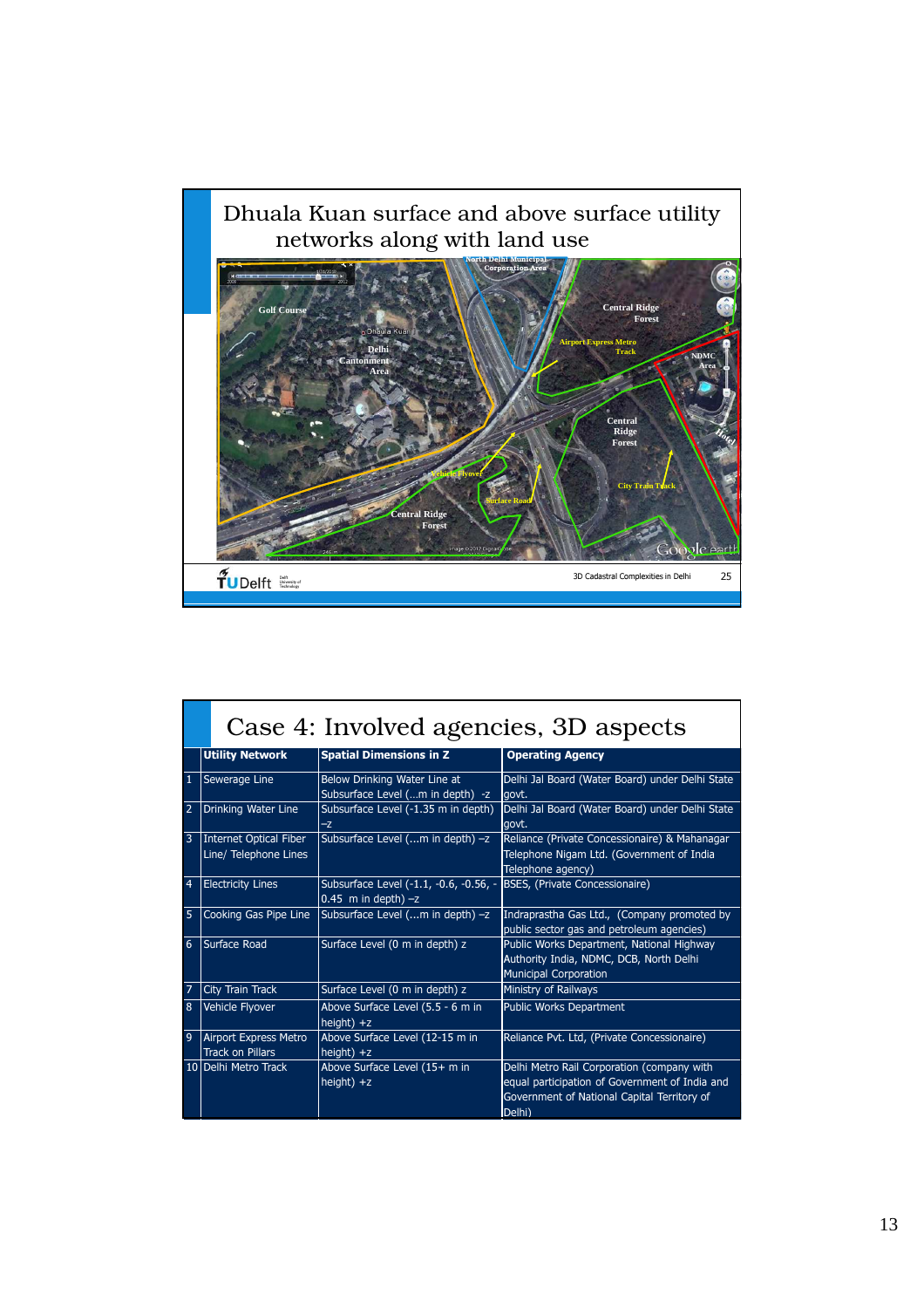

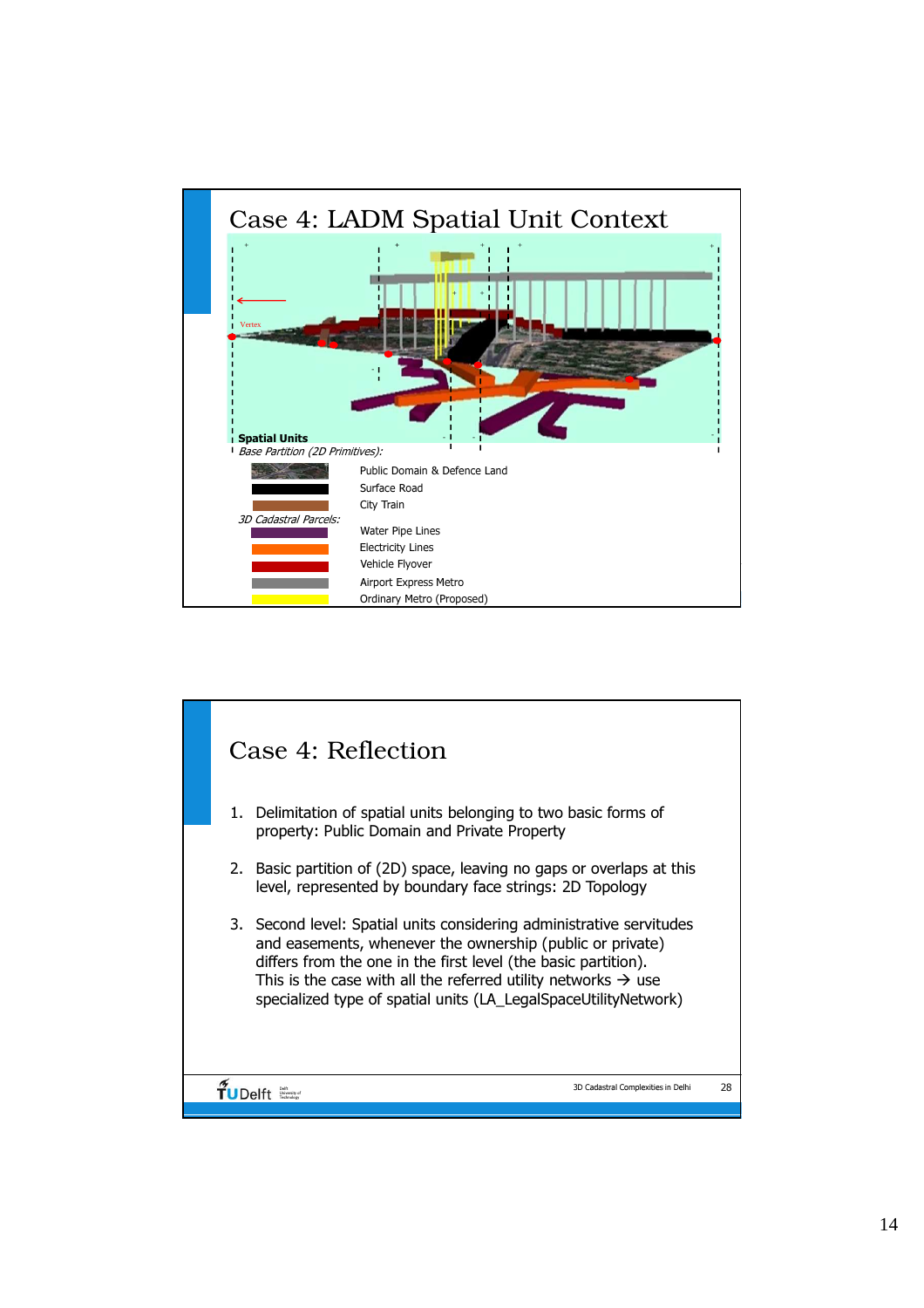